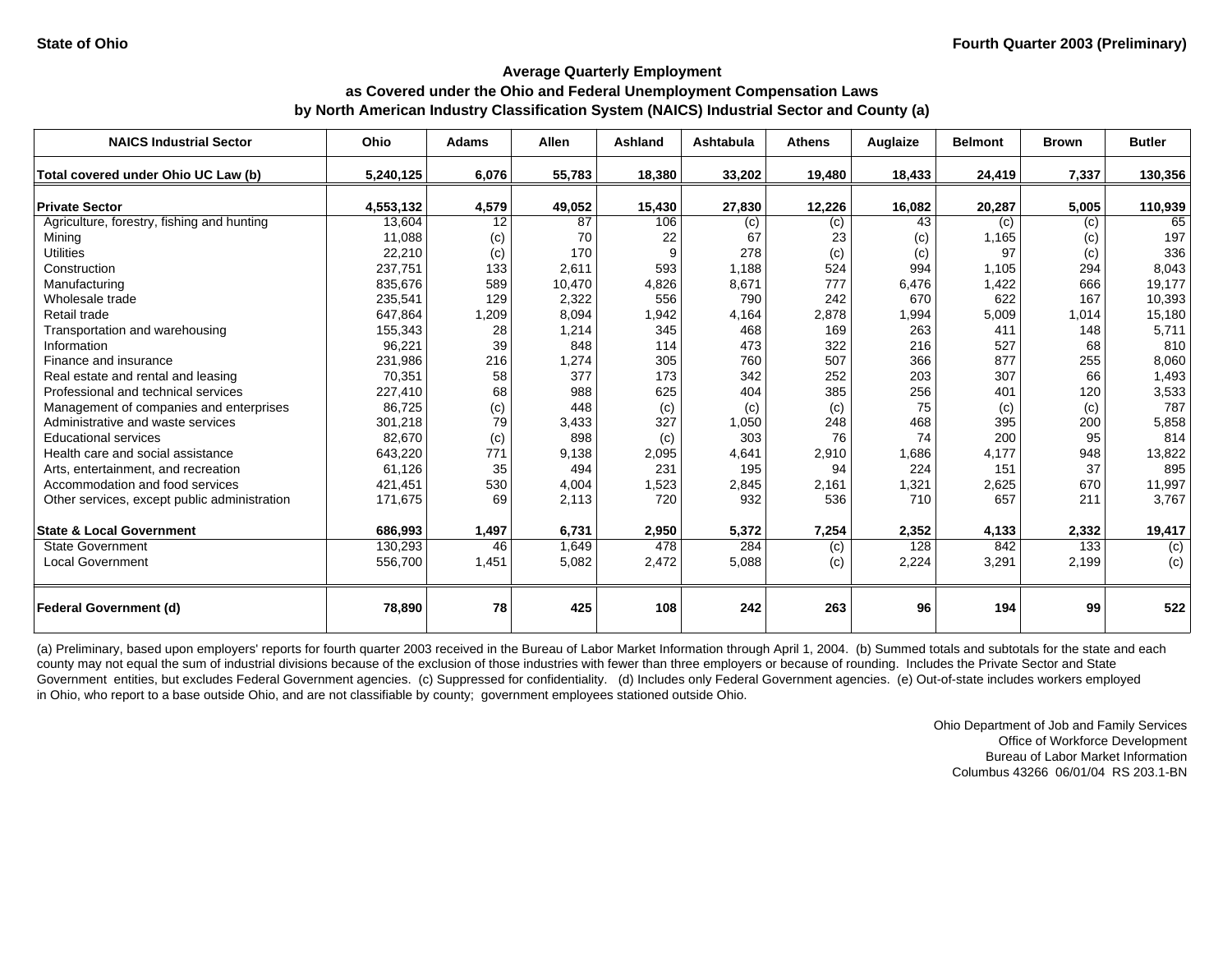| <b>NAICS Industrial Sector</b>               | Carroll | Champaign        | <b>Clark</b> | <b>Clermont</b> | <b>Clinton</b> | Columbiana | Coshocton | Crawford | Cuyahoga | <b>Darke</b> |
|----------------------------------------------|---------|------------------|--------------|-----------------|----------------|------------|-----------|----------|----------|--------------|
| Total covered under Ohio UC Law (b)          | 5,649   | 10,954           | 51,508       | 51,376          | 23,622         | 32,502     | 12,500    | 15,638   | 749,124  | 19,856       |
| <b>Private Sector</b>                        | 4,634   | 8,886            | 43,907       | 44,280          | 20,528         | 27,463     | 10,857    | 13,409   | 662,742  | 17,553       |
| Agriculture, forestry, fishing and hunting   | 19      | $\overline{112}$ | 617          | (c)             | 21             | 125        | 107       | 138      | 458      | 644          |
| Mining                                       | 15      | (c)              | (c)          | (c)             | (c)            | 184        | 132       | (c)      | 269      | (c)          |
| <b>Utilities</b>                             | (c)     | (c)              | 153          | 600             | (c)            | 50         | 416       | (c)      | 1,597    | (c)          |
| Construction                                 | 313     | 391              | 1,963        | 3,686           | 345            | 1,280      | 364       | 690      | 26,172   | 1,182        |
| Manufacturing                                | 1,270   | 3,409            | 8,069        | 6,408           | 4,390          | 6,964      | 3,704     | 4,972    | 90,653   | 4,595        |
| Wholesale trade                              | 180     | 283              | 1,694        | 2,339           | 606            | 1,091      | 186       | 626      | 40,258   | 846          |
| Retail trade                                 | 751     | 1,211            | 6,917        | 9,370           | 1,806          | 4,560      | 1,248     | 1,444    | 79,706   | 2,181        |
| Transportation and warehousing               | 181     | 110              | 2,252        | 659             | (c)            | 1,289      | 399       | 187      | 22,353   | 804          |
| Information                                  | 98      | 105              | 225          | 1,037           | 345            | 289        | 76        | 88       | 17,262   | 141          |
| Finance and insurance                        | 125     | 279              | 963          | 3,125           | 694            | 884        | 241       | 665      | 55,136   | 624          |
| Real estate and rental and leasing           | 47      | 156              | 576          | 613             | 242            | 238        | 58        | 74       | 13,772   | 228          |
| Professional and technical services          | 77      | 113              | 990          | 1,907           | 205            | 518        | 400       | 441      | 44,345   | 475          |
| Management of companies and enterprises      | (c)     | (c)              | (c)          | 184             | 150            | 90         | 19        | (c)      | 13,654   | (c)          |
| Administrative and waste services            | 149     | 193              | 2,103        | 1,927           | 978            | 1,186      | 495       | 218      | 45,420   | 1,914        |
| <b>Educational services</b>                  | (c)     | (c)              | 739          | 440             | (c)            | 82         | 33        | (c)      | 19,131   | (c)          |
| Health care and social assistance            | 516     | 962              | 8,352        | 4,420           | 847            | 4,623      | 1,709     | 1,985    | 105,776  | 2,018        |
| Arts, entertainment, and recreation          | 99      | 117              | 560          | 594             | 68             | 239        | 260       | 94       | 9,592    | 160          |
| Accommodation and food services              | 534     | 762              | 4.752        | 4,939           | 1,223          | 2,559      | 653       | 1,181    | 53,453   | 1,074        |
| Other services, except public administration | 218     | 406              | 2,159        | 1,990           | 374            | 1,211      | 356       | 426      | 23,734   | 584          |
| <b>State &amp; Local Government</b>          | 1,015   | 2,068            | 7,601        | 7,096           | 3,094          | 5,040      | 1,642     | 2,229    | 86,382   | 2,303        |
| <b>State Government</b>                      | 27      | 53               | 408          | 536             | 123            | 327        | 49        | 101      | 5,049    | 46           |
| <b>Local Government</b>                      | 988     | 2,015            | 7,193        | 6,560           | 2,971          | 4,713      | 1,593     | 2,128    | 81,333   | 2,257        |
| <b>Federal Government (d)</b>                | 53      | 79               | 606          | 318             | 158            | 583        | 105       | 81       | 16,539   | 120          |

(a) Preliminary, based upon employers' reports for fourth quarter 2003 received in the Bureau of Labor Market Information through April 1, 2004. (b) Summed totals and subtotals for the state and each county may not equal the sum of industrial divisions because of the exclusion of those industries with fewer than three employers or because of rounding. Includes the Private Sector and State Government entities, but excludes Federal Government agencies. (c) Suppressed for confidentiality. (d) Includes only Federal Government agencies. (e) Out-of-state includes workers employed in Ohio, who report to a base outside Ohio, and are not classifiable by county; government employees stationed outside Ohio.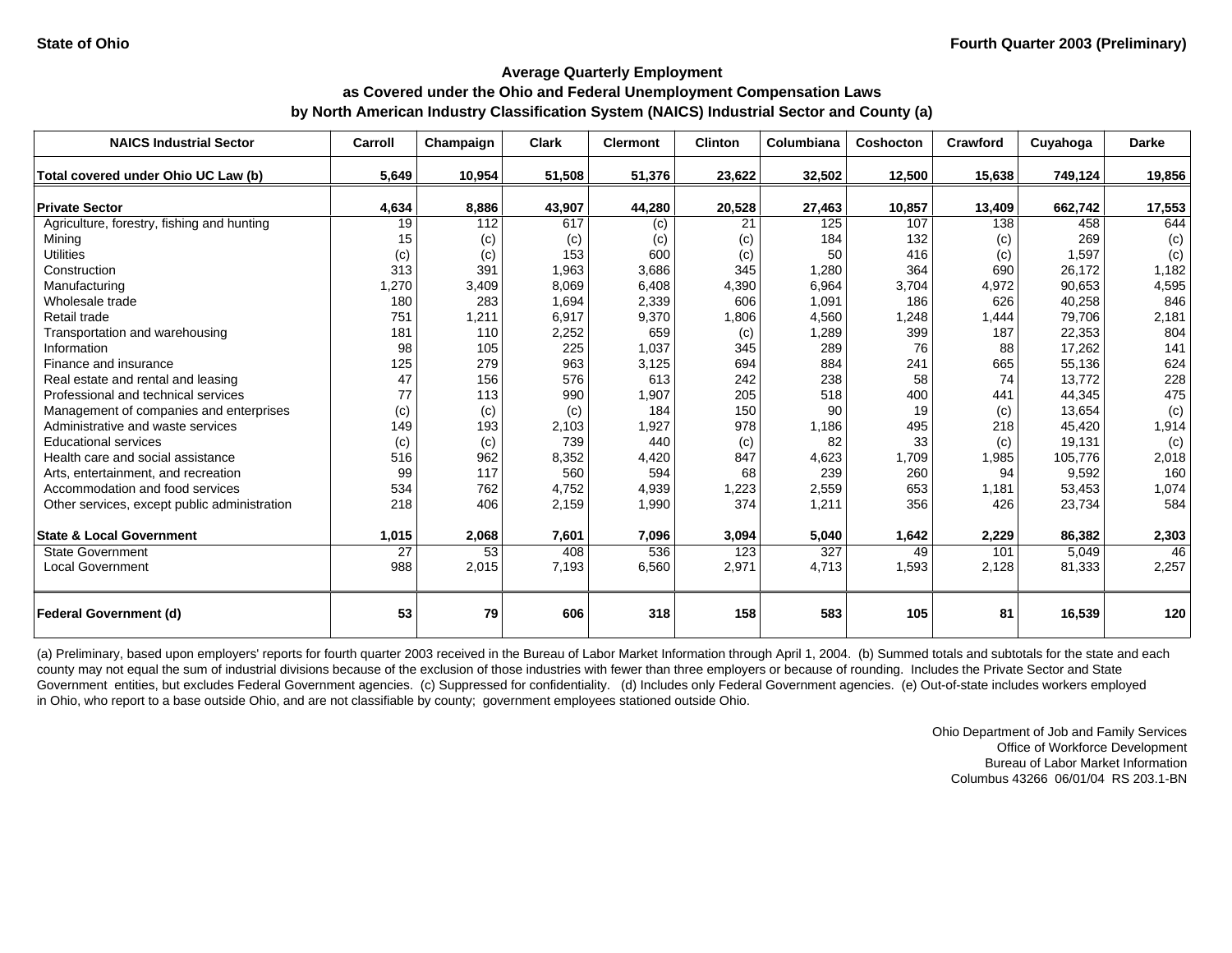| <b>NAICS Industrial Sector</b>               | <b>Defiance</b> | <b>Delaware</b> | Erie   | <b>Fairfield</b> | <b>Fayette</b> | <b>Franklin</b> | <b>Fulton</b> | Gallia | Geauga | Greene         |
|----------------------------------------------|-----------------|-----------------|--------|------------------|----------------|-----------------|---------------|--------|--------|----------------|
| Total covered under Ohio UC Law (b)          | 17,072          | 49,643          | 37,770 | 36,022           | 11,457         | 682,433         | 20,800        | 12,058 | 32,744 | 50,832         |
| <b>Private Sector</b>                        | 15,017          | 44,198          | 32,120 | 28,522           | 9,836          | 584,336         | 18,441        | 10,186 | 28,806 | 41,840         |
| Agriculture, forestry, fishing and hunting   | 21              | 92              | 242    | (c)              | 13             | 335             | 212           | 40     | 295    | 115            |
| Mining                                       | (c)             | (c)             | 202    | (c)              | (c)            | 260             | (c)           | (c)    | (c)    | (c)            |
| <b>Utilities</b>                             | (c)             | (c)             | (c)    | 182              | (c)            | 2,211           | (c)           | 808    | (c)    | (c)            |
| Construction                                 | 603             | 3,048           | 1,402  | 2,295            | 296            | 30,052          | 1,116         | 408    | 2,207  | 1,890          |
| Manufacturing                                | 5,369           | 5,056           | 7,943  | 5,414            | 2,782          | 46,691          | 8,984         | 873    | 8,945  | 4,008          |
| Wholesale trade                              | 669             | 1,711           | 1,676  | 642              | 393            | 31,615          | 865           | 247    | 1,744  | 1,215          |
| Retail trade                                 | 2,616           | 8,830           | 4,873  | 5,326            | 2,133          | 85,723          | 1,807         | 1,837  | 3,348  | 9,329          |
| Transportation and warehousing               | 335             | 1,053           | 739    | 418              | 865            | 28,486          | 292           | 241    | 553    | 770            |
| Information                                  | 272             | 286             | 552    | 339              | 57             | 18,732          | 126           | 150    | 176    | 834            |
| Finance and insurance                        | 621             | 4,804           | 670    | 870              | 328            | 49,001          | 425           | 379    | 649    | 1,887          |
| Real estate and rental and leasing           | 74              | 456             | 364    | 489              | 159            | 12,930          | 146           | 76     | 277    | 438            |
| Professional and technical services          | 254             | 4,176           | 676    | 1,061            | 111            | 40,926          | 273           | 79     | 1,040  | 5,497          |
| Management of companies and enterprises      | 113             | (c)             | 26     | 108              | (c)            | 14,782          | (c)           | (c)    | 90     | 111            |
| Administrative and waste services            | 336             | 1,532           | 988    | 2,485            | 163            | 53,172          | 523           | 415    | 1,843  | 1,818          |
| <b>Educational services</b>                  | 262             | 861             | (c)    | 358              | (c)            | 8,662           | (c)           | (c)    | 606    | 1,741          |
| Health care and social assistance            | 1,694           | 3,076           | 4,269  | 3,012            | 1,197          | 71,375          | 1,726         | 2,962  | 3,007  | 4,916          |
| Arts, entertainment, and recreation          | 119             | 1,540           | 1,730  | 299              | 56             | 7,764           | 364           | 35     | 548    | 525            |
| Accommodation and food services              | 1,072           | 5,394           | 4,260  | 3,910            | 1,026          | 57,894          | 1,062         | 928    | 2.404  | 5,516          |
| Other services, except public administration | 569             | 1,436           | 1,133  | 1,215            | 234            | 23,725          | 387           | 340    | 1,000  | 1,086          |
| <b>State &amp; Local Government</b>          | 2,055           | 5,446           | 5,650  | 7,499            | 1,620          | 98,097          | 2,359         | 1,872  | 3,938  | 8,992          |
| <b>State Government</b>                      | 112             | 786             | 1,098  | 800              | 56             | 46,371          | 147           | (c)    | 218    | $\overline{c}$ |
| <b>Local Government</b>                      | 1,943           | 4,660           | 4,552  | 6,699            | 1,564          | 51,726          | 2,212         | (c)    | 3,720  | (c)            |
| <b>Federal Government (d)</b>                | 115             | 243             | 198    | 264              | 59             | 11,982          | 101           | 99     | 132    | 11,355         |

(a) Preliminary, based upon employers' reports for fourth quarter 2003 received in the Bureau of Labor Market Information through April 1, 2004. (b) Summed totals and subtotals for the state and each county may not equal the sum of industrial divisions because of the exclusion of those industries with fewer than three employers or because of rounding. Includes the Private Sector and State Government entities, but excludes Federal Government agencies. (c) Suppressed for confidentiality. (d) Includes only Federal Government agencies. (e) Out-of-state includes workers employed in Ohio, who report to a base outside Ohio, and are not classifiable by county; government employees stationed outside Ohio.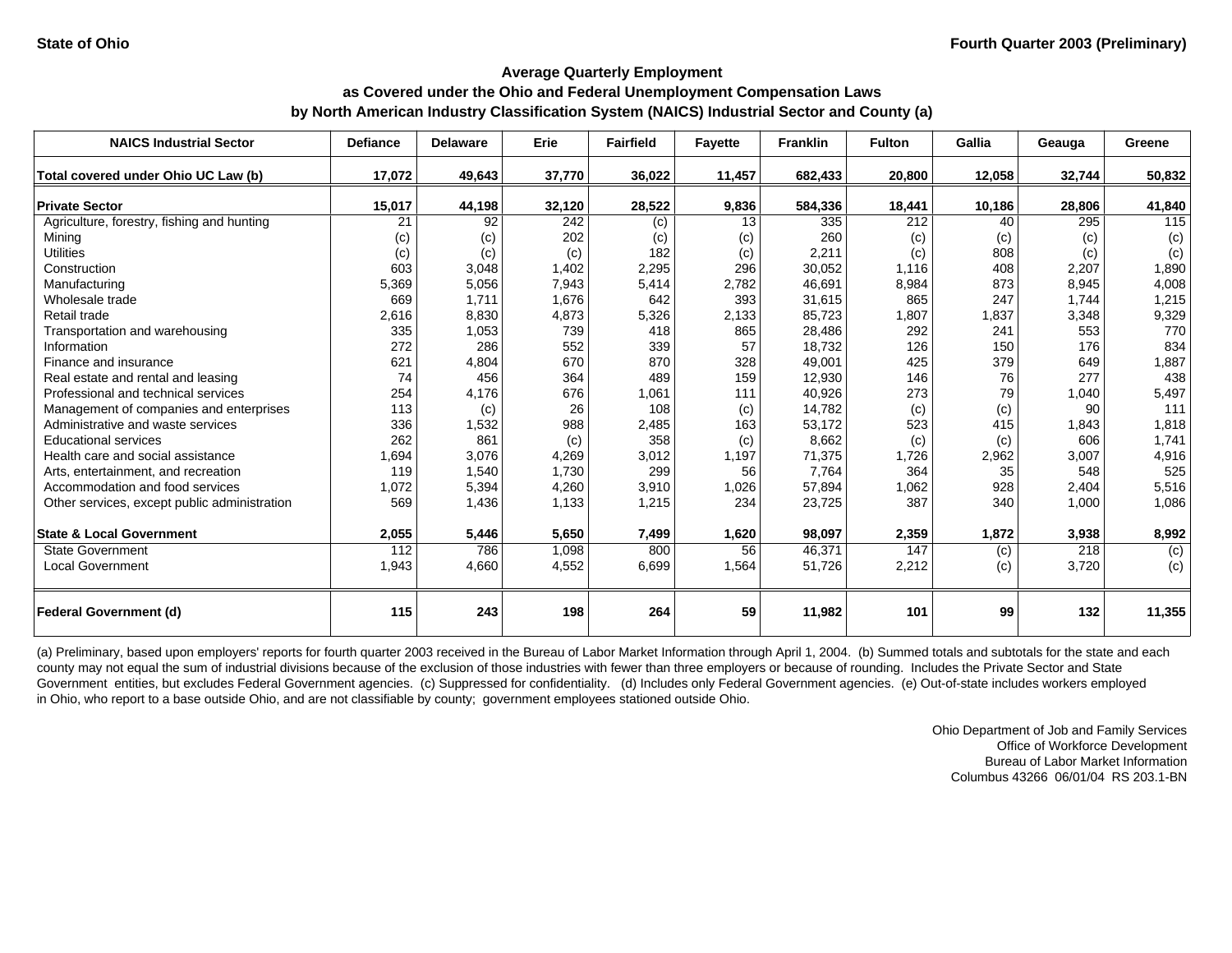| <b>NAICS Industrial Sector</b>               | <b>Guernsey</b> | <b>Hamilton</b> | <b>Hancock</b> | Hardin          | <b>Harrison</b> | Henry  | Highland | <b>Hocking</b> | <b>Holmes</b> | Huron  |
|----------------------------------------------|-----------------|-----------------|----------------|-----------------|-----------------|--------|----------|----------------|---------------|--------|
| Total covered under Ohio UC Law (b)          | 15,179          | 538,580         | 40,209         | 8,405           | 3,723           | 12,444 | 11,640   | 6,775          | 16,510        | 24,539 |
|                                              |                 |                 |                |                 |                 |        |          |                |               |        |
| <b>Private Sector</b>                        | 12,587          | 490,253         | 36,800         | 6,657           | 2,826           | 10,293 | 9,026    | 5,146          | 14,885        | 21,639 |
| Agriculture, forestry, fishing and hunting   | (c)             | 202             | (c)            | 23              | 40              | 188    | (c)      | 29             | 176           | 580    |
| Mining                                       | 121             | 99              | (c)            | (c)             | 316             | (c)    | 127      | (c)            | 132           | (c)    |
| <b>Utilities</b>                             | 45              | 2,867           | 117            | 49              | 14              | (c)    | 76       | (c)            | 45            | (c)    |
| Construction                                 | 658             | 25,527          | 1,102          | 180             | 159             | 596    | 323      | 355            | 1,366         | 1,654  |
| Manufacturing                                | 2,984           | 65,285          | 11,067         | 2,165           | 616             | 3,923  | 2,903    | 1,303          | 5,694         | 8,483  |
| Wholesale trade                              | 345             | 27,918          | 1,227          | 228             | 132             | 294    | 234      | 138            | 767           | 667    |
| Retail trade                                 | 2,035           | 58,178          | 5,840          | 908             | 298             | 1,211  | 1,828    | 1,020          | 2,061         | 2,390  |
| Transportation and warehousing               | 392             | 13,000          | 1,592          | 90              | 79              | 640    | 172      | 78             | 436           | 863    |
| Information                                  | 180             | 11,346          | 489            | 88              | 23              | 108    | 362      | 47             | 73            | 351    |
| Finance and insurance                        | 283             | 25,424          | 844            | 184             | (c)             | 269    | 430      | 183            | 363           | 415    |
| Real estate and rental and leasing           | 241             | 9,127           | 393            | 44              | 68              | (c)    | 113      | 91             | (c)           | 160    |
| Professional and technical services          | 256             | 36,753          | 692            | 115             | 60              | 153    | 144      | 87             | 205           | 510    |
| Management of companies and enterprises      | (c)             | 25,358          | 367            | (c)             | (c)             | (c)    | (c)      | (c)            | 63            | 69     |
| Administrative and waste services            | 685             | 40,108          | 1,803          | 61              | 24              | 248    | 155      | 132            | 638           | 486    |
| <b>Educational services</b>                  | 55              | 10,179          | 888            | (c)             | (c)             | 50     | (c)      | 24             | (c)           | (c)    |
| Health care and social assistance            | 2,249           | 73,477          | 3,783          | 685             | 654             | 1,143  | 983      | 505            | 1,299         | 2,115  |
| Arts, entertainment, and recreation          | 78              | 7,289           | 304            | 90              | 45              | 20     |          | 86             | 86            | 95     |
| Accommodation and food services              | 1,480           | 39,375          | 3,402          | 773             | 182             | 564    | 871      | 719            | 1,207         | 1,745  |
| Other services, except public administration | 373             | 18,742          | 1,176          | 283             | 54              | 330    | 279      | 224            | 234           | 760    |
| <b>State &amp; Local Government</b>          | 2,592           | 48,327          | 3,410          | 1,748           | 897             | 2,151  | 2,614    | 1,629          | 1,625         | 2,899  |
| State Government                             | 813             | (c)             | 186            | $\overline{35}$ | 29              | 48     | 116      | 355            | 38            | 91     |
| <b>Local Government</b>                      | 1,779           | (c)             | 3,224          | 1,713           | 868             | 2,103  | 2,498    | 1,274          | 1,587         | 2,808  |
| <b>Federal Government (d)</b>                | 119             | 10,038          | 174            | 84              | 71              | 81     | 121      | 51             | 81            | 143    |

(a) Preliminary, based upon employers' reports for fourth quarter 2003 received in the Bureau of Labor Market Information through April 1, 2004. (b) Summed totals and subtotals for the state and each county may not equal the sum of industrial divisions because of the exclusion of those industries with fewer than three employers or because of rounding. Includes the Private Sector and State Government entities, but excludes Federal Government agencies. (c) Suppressed for confidentiality. (d) Includes only Federal Government agencies. (e) Out-of-state includes workers employed in Ohio, who report to a base outside Ohio, and are not classifiable by county; government employees stationed outside Ohio.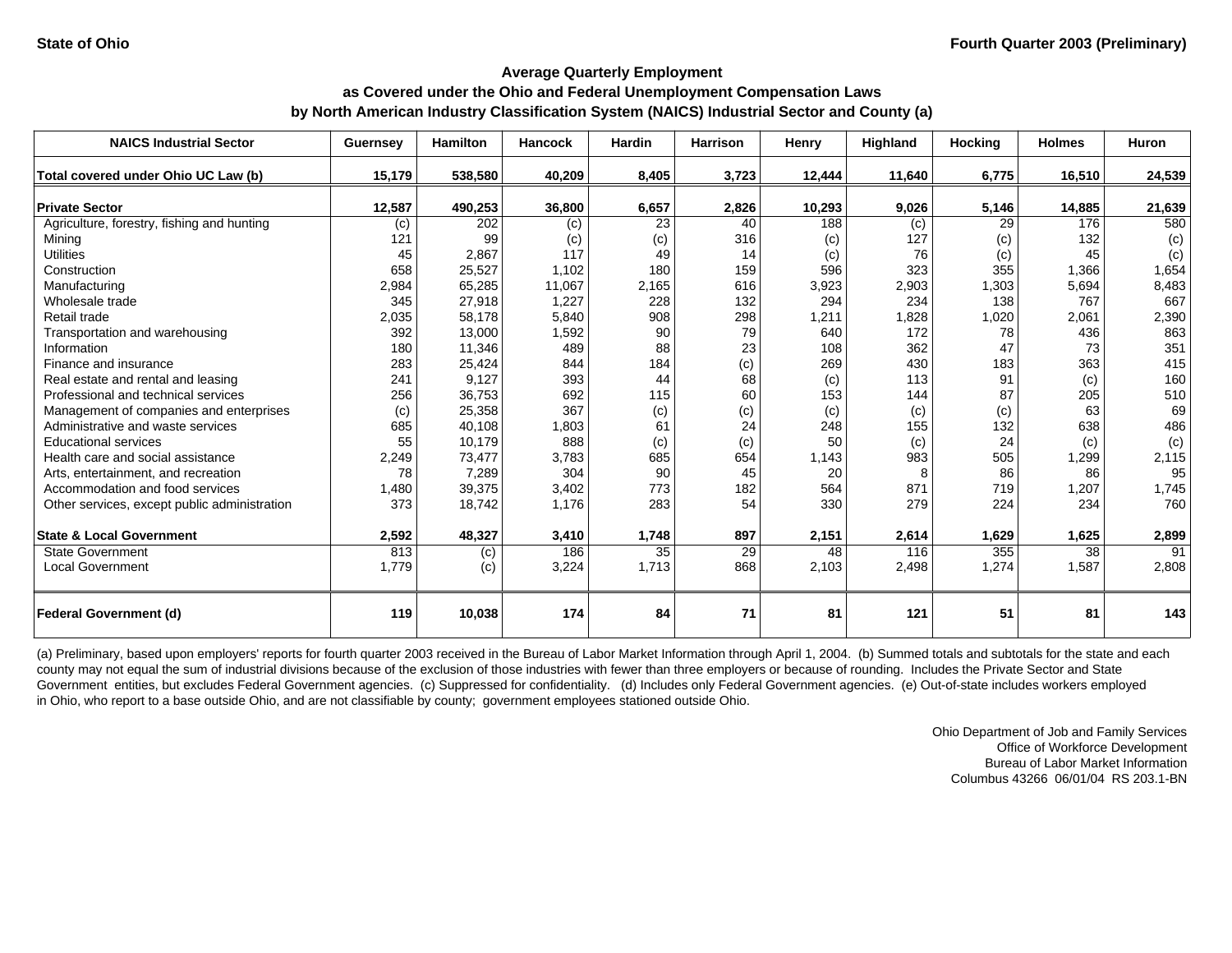| <b>NAICS Industrial Sector</b>               | <b>Jackson</b> | <b>Jefferson</b> | Knox   | Lake   | Lawrence | Licking | Logan  | Lorain | Lucas   | <b>Madison</b> |
|----------------------------------------------|----------------|------------------|--------|--------|----------|---------|--------|--------|---------|----------------|
| Total covered under Ohio UC Law (b)          | 11,193         | 25,249           | 18,183 | 98,307 | 11,935   | 51,573  | 20,017 | 99,918 | 226,257 | 13,532         |
|                                              |                |                  |        |        |          |         |        |        |         |                |
| <b>Private Sector</b>                        | 9,617          | 21,521           | 15,272 | 85,959 | 8,729    | 44,306  | 17,590 | 85,058 | 198,264 | 10,577         |
| Agriculture, forestry, fishing and hunting   | 107            | (c)              | 75     | 915    | (c)      | 847     | 57     | 656    | 371     | 116            |
| Mining                                       | 207            | 53               | 119    | 229    | (c)      | 85      | (c)    | (c)    | 110     | (c)            |
| <b>Utilities</b>                             | (c)            | 862              | 47     | 643    | 105      | 156     | 37     | 404    | 800     | (c)            |
| Construction                                 | 366            | 1,588            | 739    | 5,427  | 700      | 2,907   | 729    | 5,926  | 10,743  | 509            |
| Manufacturing                                | 3,803          | 2,893            | 4,319  | 21,237 | 539      | 8,080   | 6,066  | 21,873 | 27.338  | 3,165          |
| Wholesale trade                              | 169            | 657              | 414    | 3,902  | 150      | 1,798   | 415    | 2,667  | 9,299   | 469            |
| Retail trade                                 | 1,590          | 3,637            | 2,198  | 14,443 | 2,240    | 8,877   | 1,921  | 13,577 | 30,470  | 1,617          |
| Transportation and warehousing               | 153            | 456              | 142    | 975    | 712      | 1,436   | 1,381  | 1,966  | 7,663   | 299            |
| Information                                  | 107            | 672              | 250    | 922    | 87       | 618     | 113    | 1,411  | 3,780   | 53             |
| Finance and insurance                        | 317            | 488              | 400    | 2,014  | 308      | 2,232   | 335    | 2,135  | 6,210   | 191            |
| Real estate and rental and leasing           | 59             | 317              | 152    | 1,023  | 70       | 730     | 189    | 982    | 3,293   | 97             |
| Professional and technical services          | 170            | 501              | 237    | 3,761  | 245      | 1,416   | 685    | 1,974  | 9.640   | 468            |
| Management of companies and enterprises      | 78             | (c)              | 73     | 1,045  | 79       | 321     | (c)    | (c)    | 2,434   | (c)            |
| Administrative and waste services            | 175            | 1,496            | 413    | 4,283  | 348      | 1,962   | 1,819  | 4,363  | 15,663  | 505            |
| <b>Educational services</b>                  | (c)            | 605              | 1,188  | 1,299  | 47       | 1,044   | 47     | 2,163  | 3,880   | 58             |
| Health care and social assistance            | 1,088          | 4,313            | 2,281  | 9,931  | 1,666    | 4,946   | 1,679  | 12,114 | 34,721  | 1,844          |
| Arts, entertainment, and recreation          | 78             | 203              | 129    | 1,143  | 44       | 588     | 259    | 1,187  | 3,197   | 21             |
| Accommodation and food services              | 851            | 1,863            | 1,500  | 9,164  | 1,067    | 4,727   | 1,258  | 7,906  | 20,198  | 962            |
| Other services, except public administration | 236            | 902              | 594    | 3,603  | 299      | 1,537   | 566    | 3,345  | 8,456   | 190            |
| <b>State &amp; Local Government</b>          | 1,576          | 3,728            | 2,912  | 12,347 | 3,206    | 7,267   | 2,426  | 14.861 | 27,992  | 2,956          |
| <b>State Government</b>                      | 160            | 103              | (c)    | 150    | 376      | 813     | 84     | 1,220  | 7,958   | 1,321          |
| <b>Local Government</b>                      | 1,416          | 3,625            | (c)    | 12,197 | 2,830    | 6,454   | 2,342  | 13,641 | 20,034  | 1,635          |
| <b>Federal Government (d)</b>                | 80             | 257              | 114    | 457    | 147      | 513     | 150    | 1,188  | 2,084   | 89             |

(a) Preliminary, based upon employers' reports for fourth quarter 2003 received in the Bureau of Labor Market Information through April 1, 2004. (b) Summed totals and subtotals for the state and each county may not equal the sum of industrial divisions because of the exclusion of those industries with fewer than three employers or because of rounding. Includes the Private Sector and State Government entities, but excludes Federal Government agencies. (c) Suppressed for confidentiality. (d) Includes only Federal Government agencies. (e) Out-of-state includes workers employed in Ohio, who report to a base outside Ohio, and are not classifiable by county; government employees stationed outside Ohio.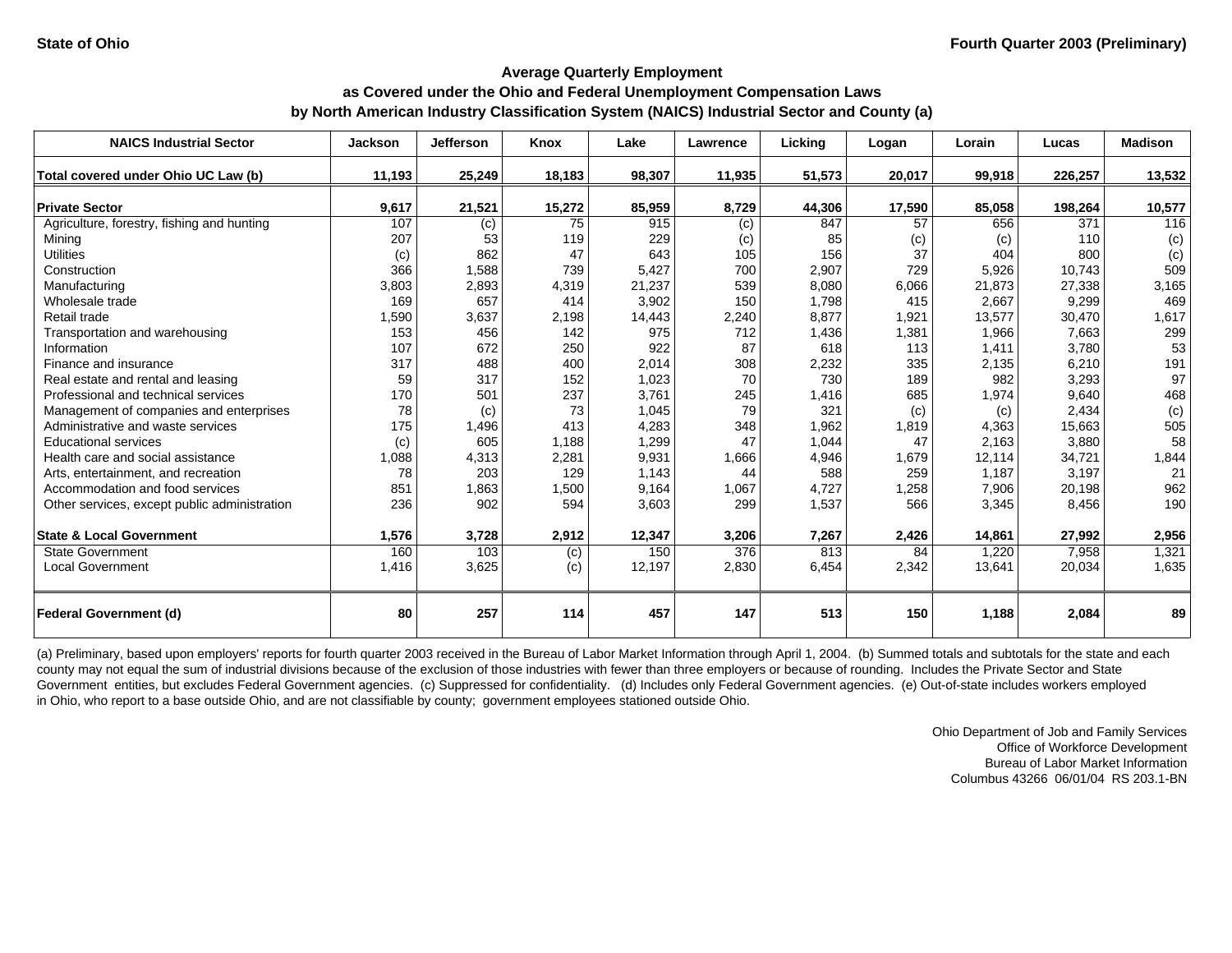| <b>NAICS Industrial Sector</b>                | <b>Mahoning</b> | <b>Marion</b> | <b>Medina</b> | <b>Meigs</b> | <b>Mercer</b> | <b>Miami</b> | <b>Monroe</b> | <b>Montgomery</b> | Morgan     | <b>Morrow</b>            |
|-----------------------------------------------|-----------------|---------------|---------------|--------------|---------------|--------------|---------------|-------------------|------------|--------------------------|
| Total covered under Ohio UC Law (b)           | 104,513         | 27,325        | 56,578        | 3,657        | 15,525        | 41,265       | 4,617         | 282,654           | 3,031      | 6,071                    |
| <b>Private Sector</b>                         |                 |               |               |              |               |              |               |                   |            |                          |
| Agriculture, forestry, fishing and hunting    | 91,056<br>188   | 21,451<br>75  | 49,560<br>196 | 2,585<br>36  | 13,386<br>349 | 36,288<br>96 | 3,718<br>14   | 252,522<br>230    | 2,304      | 4,452<br>$\overline{37}$ |
| Mining                                        | 234             | 37            |               | 145          |               |              | 35            |                   | (c)<br>93  | 20                       |
| <b>Utilities</b>                              | 489             |               | (c)<br>(c)    |              | (c)<br>(c)    | (c)<br>121   | (c)           | (c)<br>(c)        |            | (c)                      |
| Construction                                  | 5,991           | (c)<br>944    | 3,877         | (c)<br>342   | 1,023         | 1,909        | 211           | 11,147            | (c)<br>220 | 328                      |
| Manufacturing                                 | 10,653          |               | 9,906         | 115          | 4,227         | 10,922       | 1,717         | 44,115            | 439        |                          |
| Wholesale trade                               | 4,350           | 7,179<br>510  | 2,792         | 72           | 573           | 1,814        | 55            | 10,469            | 70         | 1,333<br>101             |
| Retail trade                                  |                 | 3,063         | 7,259         | 641          | 1,838         |              | 378           | 30,926            | 380        | 694                      |
|                                               | 15,829<br>2,642 | 606           |               | 42           | 877           | 5,632<br>850 | 145           | 9,285             |            | 123                      |
| Transportation and warehousing<br>Information |                 |               | 2,324<br>569  |              | 178           |              |               |                   | (c)<br>33  |                          |
|                                               | 2,067           | (c)<br>479    |               | (c)          |               | 430          | 32<br>455     | 9,907             |            | 55                       |
| Finance and insurance                         | 3,212           |               | 1,140<br>570  | 152<br>17    | 591           | 935          | 9             | 10,517            | 105<br>6   | 95                       |
| Real estate and rental and leasing            | 1,015           | 256           |               |              | 99            | 349<br>775   |               | 3,650             |            | 32                       |
| Professional and technical services           | 2,720           | 881           | 2,246         | 65           | 223           |              | 144           | 14,221            | 23         | 72                       |
| Management of companies and enterprises       | 773             | 95            | 2,071         | (c)          | 19            | (c)          | (c)           | 4,562             | (c)        | (c)                      |
| Administrative and waste services             | 5,796           | 552           | 3,484         | 37           | 267           | 2,274        | 49            | 20,087            | 15         | 63                       |
| <b>Educational services</b>                   | 1,484           | 103           | 317           | (c)          | 12            | 184          | (c)           | 6,049             | (c)        | (c)                      |
| Health care and social assistance             | 18,514          | 2,528         | 5,566         | 436          | 1,175         | 4,447        | 173           | 41,043            | 367        | 926                      |
| Arts, entertainment, and recreation           | 1,016           | 181           | 976           | 25           | 136           | 282          | 12            | 2,346             | 12         | 54                       |
| Accommodation and food services               | 9,954           | 1,851         | 4,738         | 332          | 1,094         | 3,113        | 130           | 23,165            | 202        | 394                      |
| Other services, except public administration  | 4,130           | 1,001         | 1,453         | 80           | 686           | 1,259        | 115           | 9,747             | 47         | 78                       |
| <b>State &amp; Local Government</b>           | 13,457          | 5,874         | 7,018         | 1,072        | 2,138         | 4,977        | 899           | 30,132            | 728        | 1,619                    |
| <b>State Government</b>                       | 3,256           | 1,374         | 147           | 42           | 159           | 127          | 33            | 1,809             | 58         | $\overline{75}$          |
| <b>Local Government</b>                       | 10,201          | 4,500         | 6,871         | 1,030        | 1,979         | 4,850        | 866           | 28,323            | 670        | 1,544                    |
| Federal Government (d)                        | 1,384           | 154           | 320           | 83           | 104           | 227          | 62            | 5,446             | 39         | 64                       |

(a) Preliminary, based upon employers' reports for fourth quarter 2003 received in the Bureau of Labor Market Information through April 1, 2004. (b) Summed totals and subtotals for the state and each county may not equal the sum of industrial divisions because of the exclusion of those industries with fewer than three employers or because of rounding. Includes the Private Sector and State Government entities, but excludes Federal Government agencies. (c) Suppressed for confidentiality. (d) Includes only Federal Government agencies. (e) Out-of-state includes workers employed in Ohio, who report to a base outside Ohio, and are not classifiable by county; government employees stationed outside Ohio.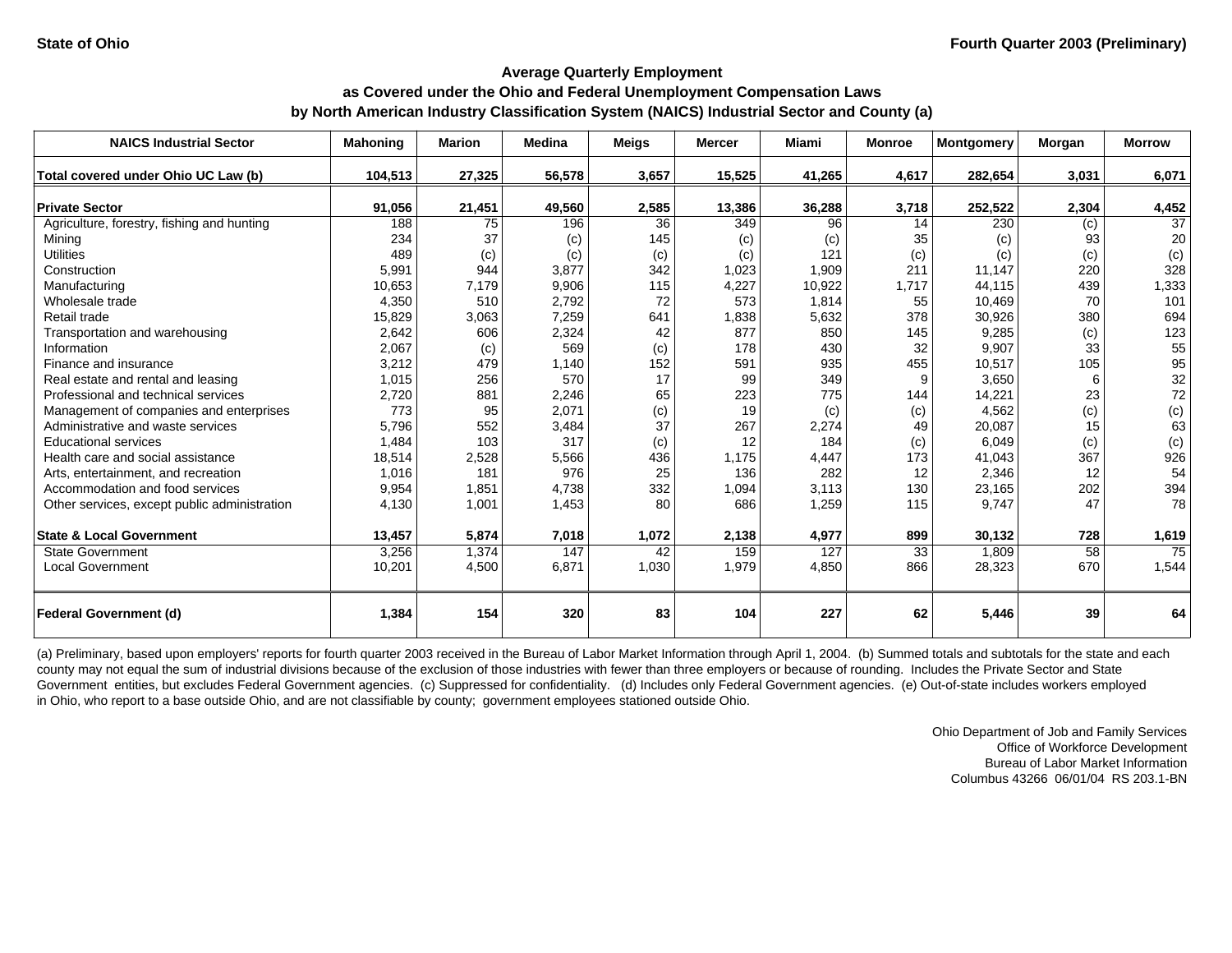| <b>NAICS Industrial Sector</b>               | <b>Muskingum</b> | <b>Noble</b> | <b>Ottawa</b> | <b>Paulding</b> | Perry | Pickaway | <b>Pike</b> | Portage | <b>Preble</b> | Putnam |
|----------------------------------------------|------------------|--------------|---------------|-----------------|-------|----------|-------------|---------|---------------|--------|
| Total covered under Ohio UC Law (b)          | 38,190           | 3,241        | 13,721        | 4,943           | 6,770 | 14,291   | 10,492      | 52,111  | 10,920        | 10,775 |
| <b>Private Sector</b>                        | 32,811           | 2,123        | 11,607        | 3,654           | 4,921 | 10,205   | 8,672       | 39,901  | 8,845         | 8,993  |
| Agriculture, forestry, fishing and hunting   | 42               | (c)          | 106           | 254             | 21    | 87       | 78          | (c)     | 64            | 186    |
| Minina                                       | 333              | 107          | 137           | (c)             | 235   | (c)      | (c)         | 217     | (c)           | (c)    |
| <b>Utilities</b>                             | 229              | 19           | (c)           | (c)             | 30    | (c)      | (c)         | (c)     | (c)           | (c)    |
| Construction                                 | 1,416            | 89           | 562           | 183             | 817   | 724      | 351         | 2,369   | 468           | 978    |
| Manufacturing                                | 7,383            | 576          | 2,435         | 1,209           | 1,278 | 3,306    | 4,381       | 11,956  | 3,411         | 2,667  |
| Wholesale trade                              | 1,203            | 86           | 249           | 237             | 83    | 312      | 113         | 2,301   | 372           | 280    |
| Retail trade                                 | 6,997            | 331          | 1,680         | 577             | 673   | 1,574    | 1,023       | 5,838   | 1,234         | 1,203  |
| Transportation and warehousing               | 661              | 54           | 367           | 101             | 53    | 197      | 104         | 1,035   | 228           | 235    |
| Information                                  | 302              | 18           | 99            | 25              | 57    | 71       | 83          | 599     | 35            | 65     |
| Finance and insurance                        | 794              | 68           | 417           | 98              | 275   | 329      | 184         | 723     | 213           | 366    |
| Real estate and rental and leasing           | 273              | (c)          | 165           | 31              | 33    | 113      | 86          | 516     | 68            | 39     |
| Professional and technical services          | 525              | 27           | 182           | 101             | 98    | 211      | 117         | 1,196   | 159           | 137    |
| Management of companies and enterprises      | 357              | (c)          | (c)           | (c)             | (c)   | (c)      | (c)         | 643     | (c)           | (c)    |
| Administrative and waste services            | 965              | 20           | 171           | 35              | 46    | 268      | 100         | 1,267   | 389           | 488    |
| <b>Educational services</b>                  | 527              | (c)          | (c)           | (c)             | (c)   |          | 30          | 775     | (c)           | (c)    |
| Health care and social assistance            | 5,897            | 462          | 1,332         | 335             | 659   | 1,307    | 1,066       | 3,079   | 915           | 1,037  |
| Arts, entertainment, and recreation          | 325              | (c)          | 513           | (c)             | 32    | 138      | 72          | 1,120   | 42            | 84     |
| Accommodation and food services              | 3,464            | 165          | 1,726         | 256             | 331   | 1,121    | 622         | 4,500   | 826           | 724    |
| Other services, except public administration | 1,118            | 61           | 542           | 117             | 151   | 369      | 151         | 1,598   | 334           | 340    |
| <b>State &amp; Local Government</b>          | 5,379            | 1,118        | 2,114         | 1,289           | 1,849 | 4,086    | 1,820       | 12,209  | 2,075         | 1,782  |
| <b>State Government</b>                      | 449              | (c)          | 181           | 29              | 46    | 1,408    | 85          | 4,322   | 176           | 49     |
| <b>Local Government</b>                      | 4,930            | (c)          | 1,933         | 1,260           | 1,803 | 2,678    | 1,735       | 7,887   | 1,899         | 1,733  |
| <b>Federal Government (d)</b>                | 298              | 27           | 164           | 52              | 76    | 95       | 75          | 299     | 93            | 88     |

(a) Preliminary, based upon employers' reports for fourth quarter 2003 received in the Bureau of Labor Market Information through April 1, 2004. (b) Summed totals and subtotals for the state and each county may not equal the sum of industrial divisions because of the exclusion of those industries with fewer than three employers or because of rounding. Includes the Private Sector and State Government entities, but excludes Federal Government agencies. (c) Suppressed for confidentiality. (d) Includes only Federal Government agencies. (e) Out-of-state includes workers employed in Ohio, who report to a base outside Ohio, and are not classifiable by county; government employees stationed outside Ohio.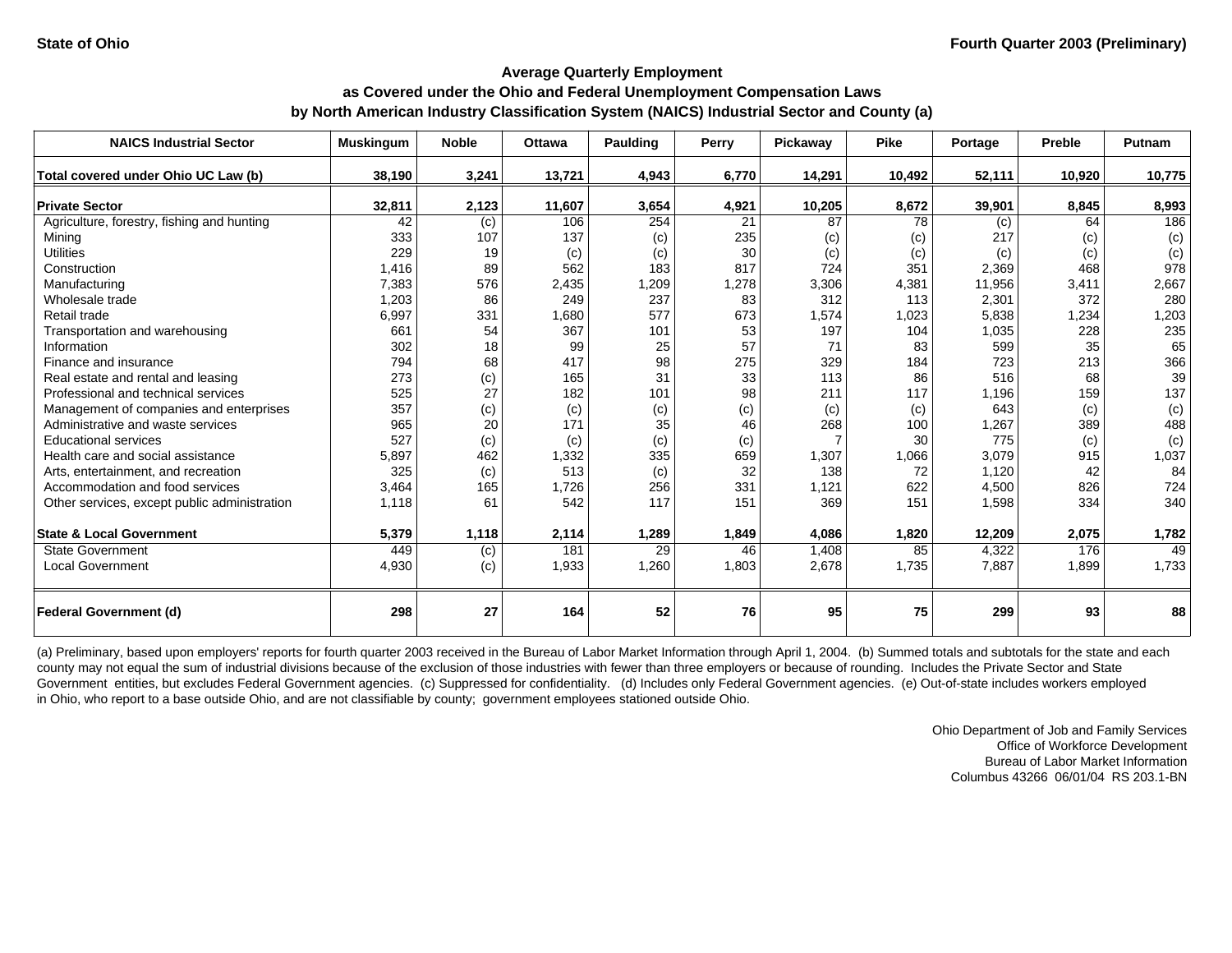| <b>NAICS Industrial Sector</b>               | <b>Richland</b> | <b>Ross</b> | <b>Sandusky</b> | <b>Scioto</b> | <b>Seneca</b> | <b>Shelby</b> | <b>Stark</b> | <b>Summit</b> | <b>Trumbull</b> | <b>Tuscarawas</b> |
|----------------------------------------------|-----------------|-------------|-----------------|---------------|---------------|---------------|--------------|---------------|-----------------|-------------------|
| Total covered under Ohio UC Law (b)          | 58,471          | 25,577      | 26,310          | 24,756        | 21,691        | 29,395        | 165,836      | 261,865       | 85,692          | 36,314            |
|                                              |                 |             |                 |               |               |               |              |               |                 |                   |
| <b>Private Sector</b>                        | 50,136          | 20,557      | 22,784          | 19,531        | 18,748        | 26,517        | 146,790      | 232,340       | 75,187          | 31,535            |
| Agriculture, forestry, fishing and hunting   | 132             | 54          | 192             | 92            | 113           | 51            | 188          | 188           | 71              | 197               |
| Mining                                       | (c)             | 25          | (c)             | 15            | 160           | (c)           | 531          | 124           | 74              | 404               |
| <b>Utilities</b>                             | (c)             | 184         | (c)             | 121           | 110           | (c)           | 628          | 2,303         | 207             | 68                |
| Construction                                 | 2,092           | 1,206       | 978             | 1,126         | 1,084         | 1,573         | 8,611        | 11,439        | 2,849           | 1,632             |
| Manufacturing                                | 14,370          | 3,714       | 9,353           | 2,132         | 5,248         | 13,050        | 31,231       | 37,687        | 22,442          | 7,985             |
| Wholesale trade                              | 1,318           | 564         | 630             | 310           | 613           | 1,834         | 7,351        | 12,963        | 2,568           | 1,365             |
| Retail trade                                 | 7,823           | 3,855       | 3,203           | 3,230         | 2,183         | 2,304         | 22,641       | 34,037        | 11,989          | 4,849             |
| Transportation and warehousing               | 1,212           | 453         | 286             | 502           | 369           | 852           | 2,515        | 7,148         | 2,624           | 905               |
| Information                                  | 1,203           | 656         | 269             | 257           | 212           | 235           | 2,161        | 4,903         | 1,349           | 425               |
| Finance and insurance                        | 1,223           | 507         | 555             | 562           | 811           | 340           | 5,803        | 9,492         | 2,040           | 811               |
| Real estate and rental and leasing           | 452             | 237         | 145             | 198           | 138           | 149           | 1,547        | 3,044         | 1,216           | 285               |
| Professional and technical services          | 994             | 310         | 288             | 437           | 396           | 292           | 5,022        | 10,772        | 2,075           | 667               |
| Management of companies and enterprises      | 113             | 81          | 98              | 45            | 78            | (c)           | 887          | 9,747         | 643             | 125               |
| Administrative and waste services            | 3,395           | 1,246       | 912             | 1,220         | 1,104         | 1,279         | 8,874        | 16,696        | 3,849           | 1,762             |
| <b>Educational services</b>                  | 440             | 125         | (c)             | 211           | 821           | 163           | 2,958        | 3,442         | 767             | 180               |
| Health care and social assistance            | 7,336           | 3,800       | 2,705           | 6,173         | 2,666         | 1,853         | 23,708       | 34,902        | 10,756          | 4,458             |
| Arts, entertainment, and recreation          | 1,059           | 149         | 287             | 81            | 178           | 84            | 1,825        | 3,577         | 754             | 290               |
| Accommodation and food services              | 4,756           | 2,725       | 1,569           | 2,347         | 1,650         | 1,624         | 13,647       | 21,341        | 6,596           | 3,780             |
| Other services, except public administration | 2,035           | 666         | 1,053           | 476           | 815           | 681           | 6,663        | 8,535         | 2,318           | 1,347             |
| <b>State &amp; Local Government</b>          | 8,335           | 5,020       | 3,526           | 5,224         | 2,944         | 2,879         | 19,047       | 29,525        | 10,505          | 4,780             |
| <b>State Government</b>                      | 1,644           | 1,679       | 189             | 1,750         | (c)           | 298           | 1,367        | 4,645         | 877             | 486               |
| <b>Local Government</b>                      | 6,691           | 3,341       | 3,337           | 3,474         | (c)           | 2,581         | 17,680       | 24,880        | 9,628           | 4,294             |
| <b>Federal Government (d)</b>                | 663             | 1,352       | 121             | 181           | 139           | 102           | 1,146        | 2,660         | 487             | 221               |

(a) Preliminary, based upon employers' reports for fourth quarter 2003 received in the Bureau of Labor Market Information through April 1, 2004. (b) Summed totals and subtotals for the state and each county may not equal the sum of industrial divisions because of the exclusion of those industries with fewer than three employers or because of rounding. Includes the Private Sector and State Government entities, but excludes Federal Government agencies. (c) Suppressed for confidentiality. (d) Includes only Federal Government agencies. (e) Out-of-state includes workers employed in Ohio, who report to a base outside Ohio, and are not classifiable by county; government employees stationed outside Ohio.